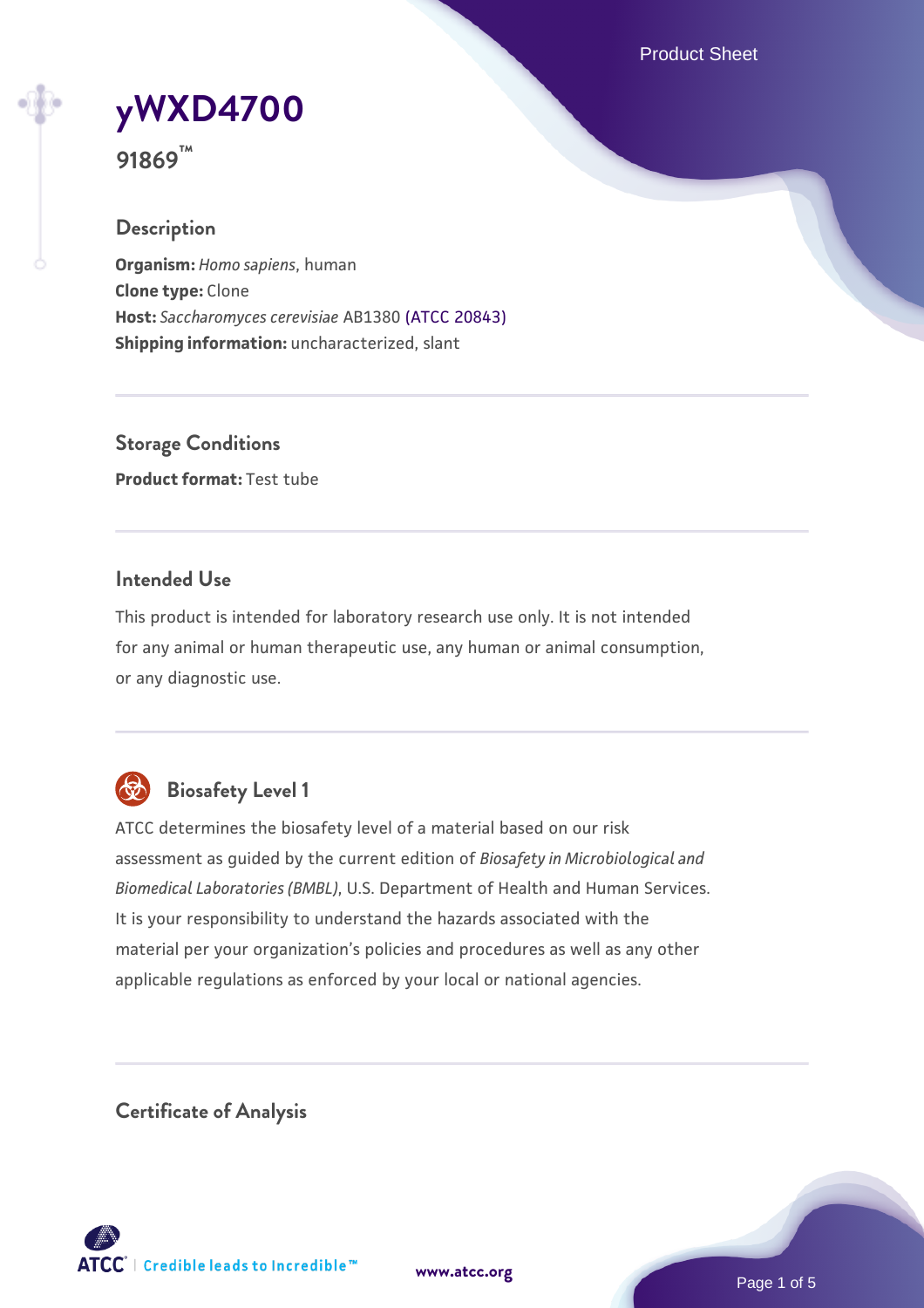#### **[yWXD4700](https://www.atcc.org/products/91869)** Product Sheet **91869**

For batch-specific test results, refer to the applicable certificate of analysis that can be found at www.atcc.org.

### **Insert Information**

**Type of DNA:** genomic **Genome:** Homo sapiens **Chromosome:** X X pter-q27.3 **Gene name:** DNA Segment, single copy **Gene product:** DNA Segment, single copy [DXS3669] **Gene symbol:** DXS3669 **Contains complete coding sequence:** Unknown **Insert end:** EcoRI

#### **Vector Information**

**Construct size (kb):** 275.0 **Intact vector size:** 11.454 **Vector name:** pYAC4 **Type of vector:** YAC **Host range:** *Saccharomyces cerevisiae*; *Escherichia coli* **Vector information:** other: telomere, 3548-4235 other: telomere, 6012-6699 Cross references: DNA Seq. Acc.: U01086 **Cloning sites:** EcoRI **Markers:** SUP4; HIS3; ampR; URA3; TRP1 **Replicon:** pMB1, 7186-7186; ARS1, 9632-10376

# **Growth Conditions**

**Medium:** 



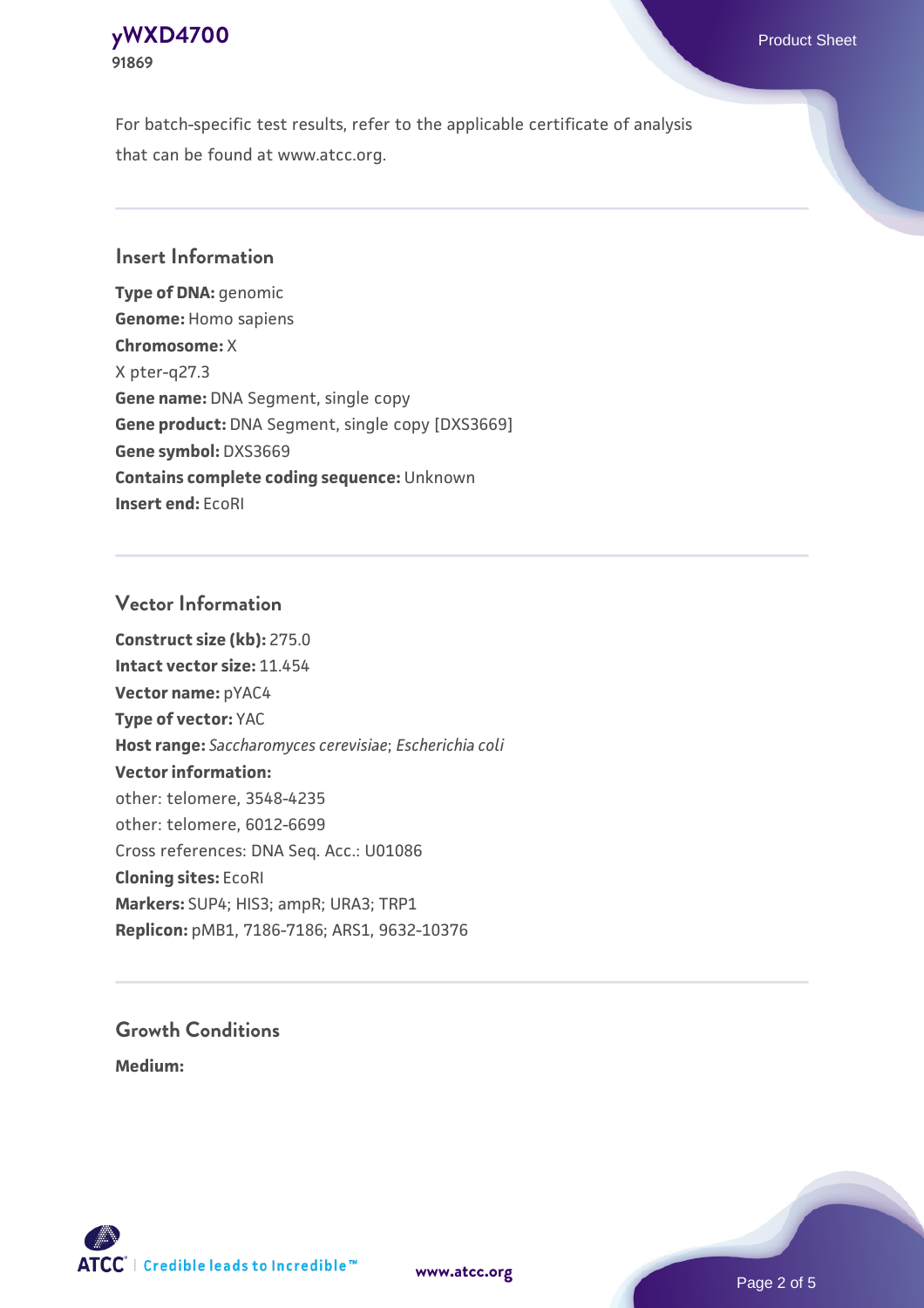**[yWXD4700](https://www.atcc.org/products/91869)** Product Sheet **91869**

[ATCC Medium 1245: YEPD](https://www.atcc.org/-/media/product-assets/documents/microbial-media-formulations/1/2/4/5/atcc-medium-1245.pdf?rev=705ca55d1b6f490a808a965d5c072196) **Temperature:** 30°C

#### **Notes**

More information may be available from ATCC (http://www.atcc.org or 703- 365-2620).

### **Material Citation**

If use of this material results in a scientific publication, please cite the material in the following manner: yWXD4700 (ATCC 91869)

#### **References**

References and other information relating to this material are available at www.atcc.org.

#### **Warranty**

The product is provided 'AS IS' and the viability of ATCC® products is warranted for 30 days from the date of shipment, provided that the customer has stored and handled the product according to the information included on the product information sheet, website, and Certificate of Analysis. For living cultures, ATCC lists the media formulation and reagents that have been found to be effective for the product. While other unspecified media and reagents may also produce satisfactory results, a change in the ATCC and/or depositor-recommended protocols may affect the recovery, growth, and/or function of the product. If an alternative medium formulation or reagent is used, the ATCC warranty for viability is no longer

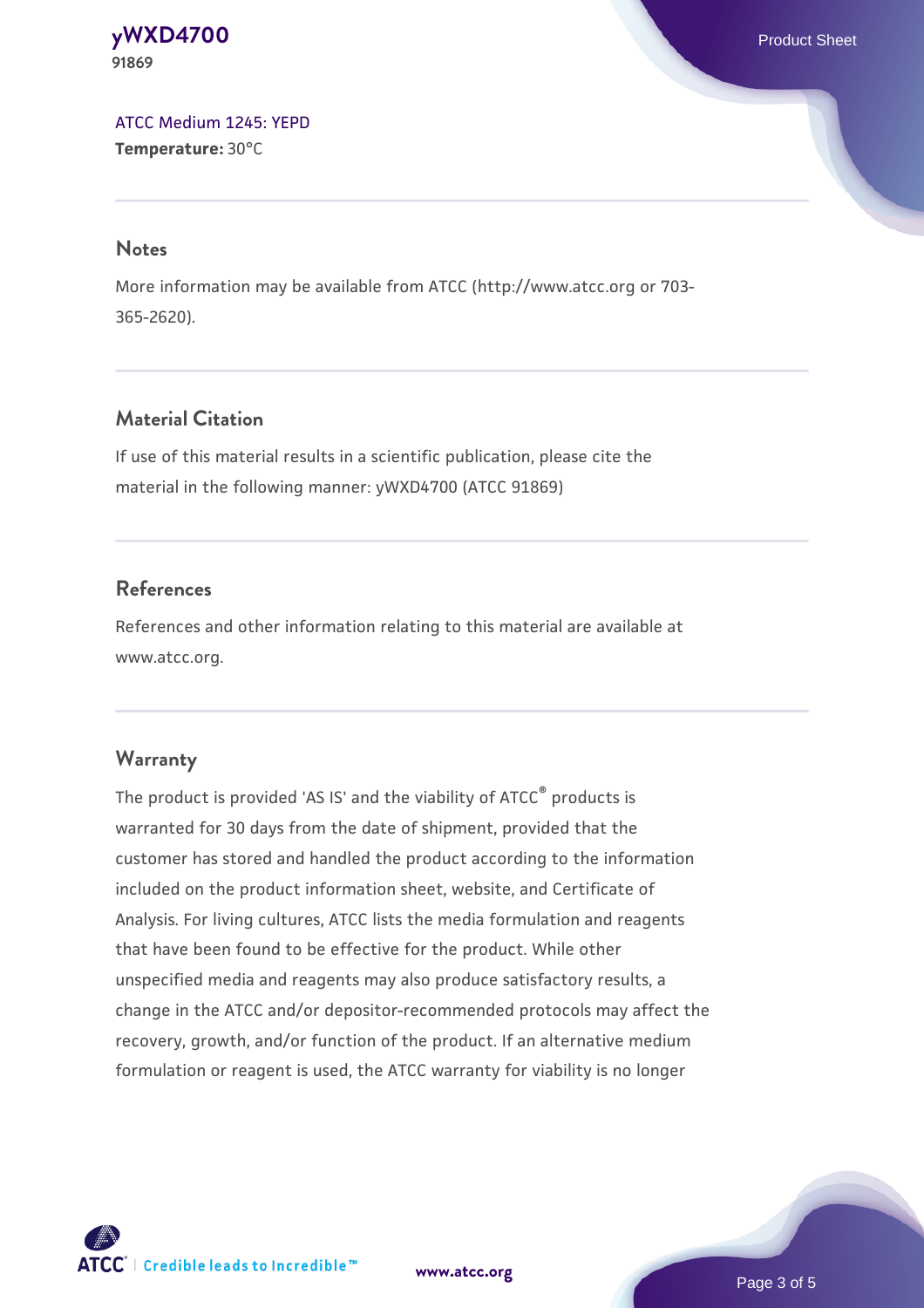**91869**

**[yWXD4700](https://www.atcc.org/products/91869)** Product Sheet

valid. Except as expressly set forth herein, no other warranties of any kind are provided, express or implied, including, but not limited to, any implied warranties of merchantability, fitness for a particular purpose, manufacture according to cGMP standards, typicality, safety, accuracy, and/or noninfringement.

#### **Disclaimers**

This product is intended for laboratory research use only. It is not intended for any animal or human therapeutic use, any human or animal consumption, or any diagnostic use. Any proposed commercial use is prohibited without a license from ATCC.

While ATCC uses reasonable efforts to include accurate and up-to-date information on this product sheet, ATCC makes no warranties or representations as to its accuracy. Citations from scientific literature and patents are provided for informational purposes only. ATCC does not warrant that such information has been confirmed to be accurate or complete and the customer bears the sole responsibility of confirming the accuracy and completeness of any such information.

This product is sent on the condition that the customer is responsible for and assumes all risk and responsibility in connection with the receipt, handling, storage, disposal, and use of the ATCC product including without limitation taking all appropriate safety and handling precautions to minimize health or environmental risk. As a condition of receiving the material, the customer agrees that any activity undertaken with the ATCC product and any progeny or modifications will be conducted in compliance with all applicable laws, regulations, and guidelines. This product is provided 'AS IS' with no representations or warranties whatsoever except as expressly set forth herein and in no event shall ATCC, its parents, subsidiaries, directors, officers, agents, employees, assigns, successors, and affiliates be liable for indirect, special, incidental, or consequential damages of any kind in connection with or arising out of the customer's use of the product. While reasonable effort is made to ensure authenticity and reliability of materials on deposit, ATCC is not liable for damages arising from the misidentification or



**[www.atcc.org](http://www.atcc.org)**

Page 4 of 5